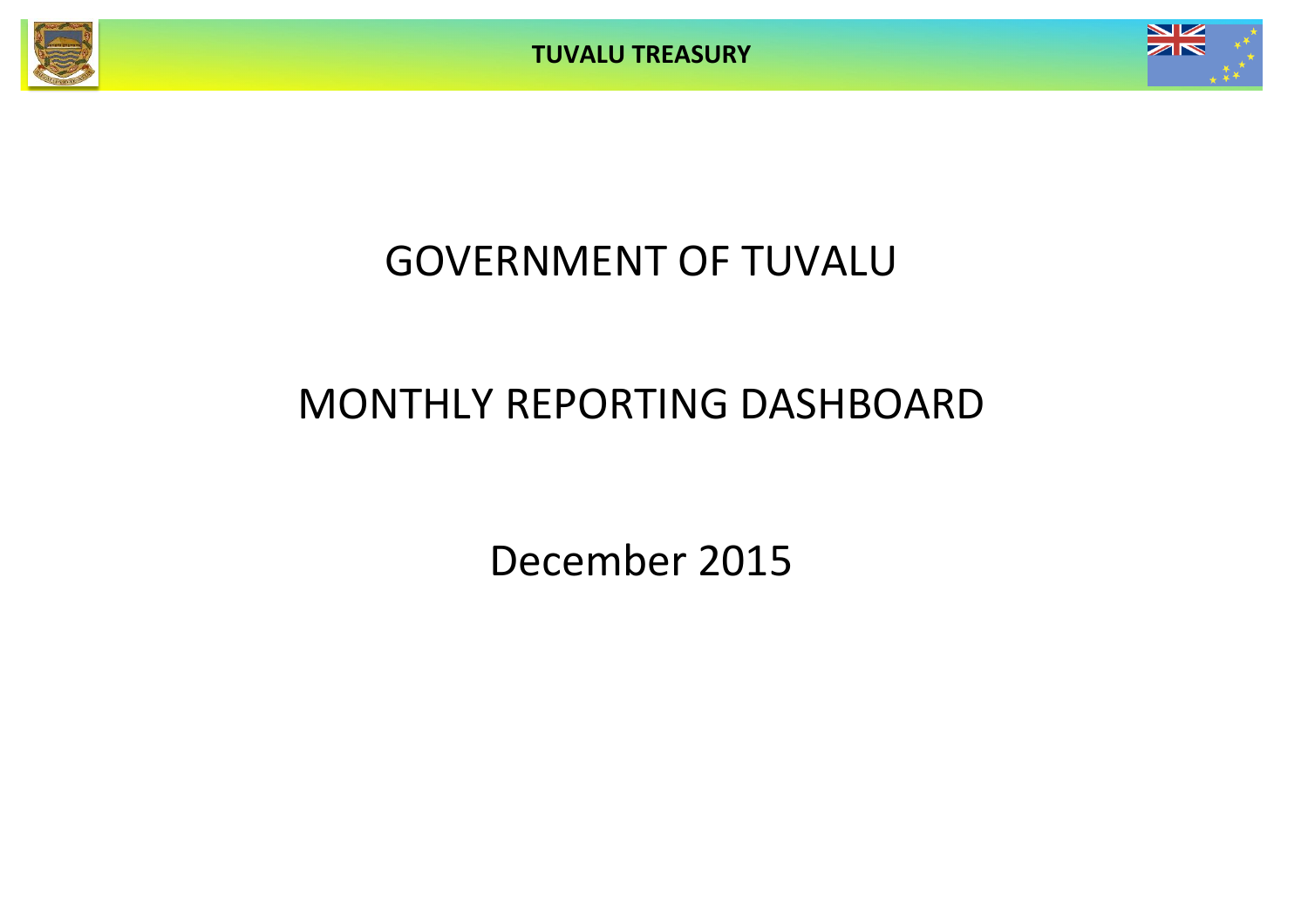

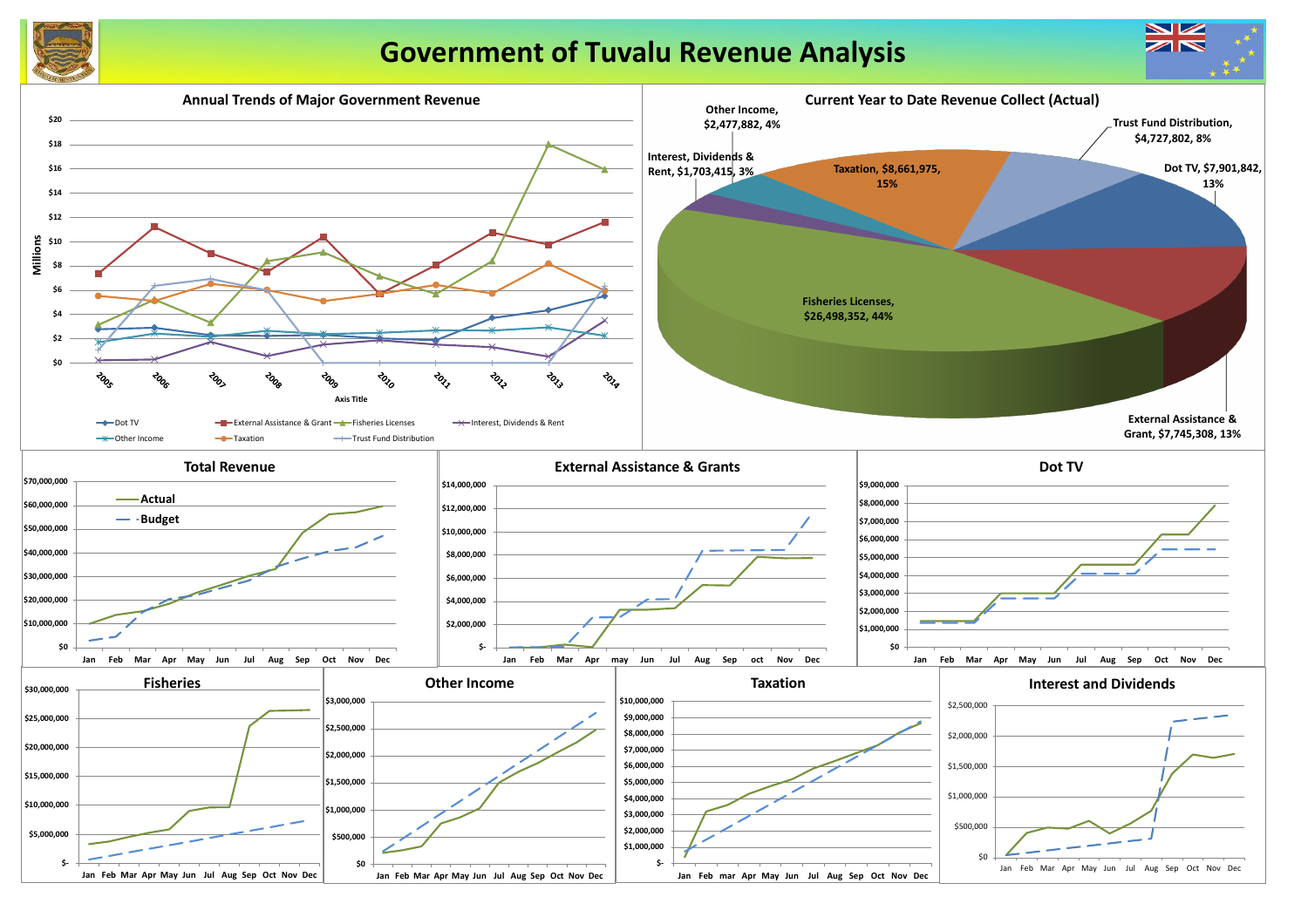

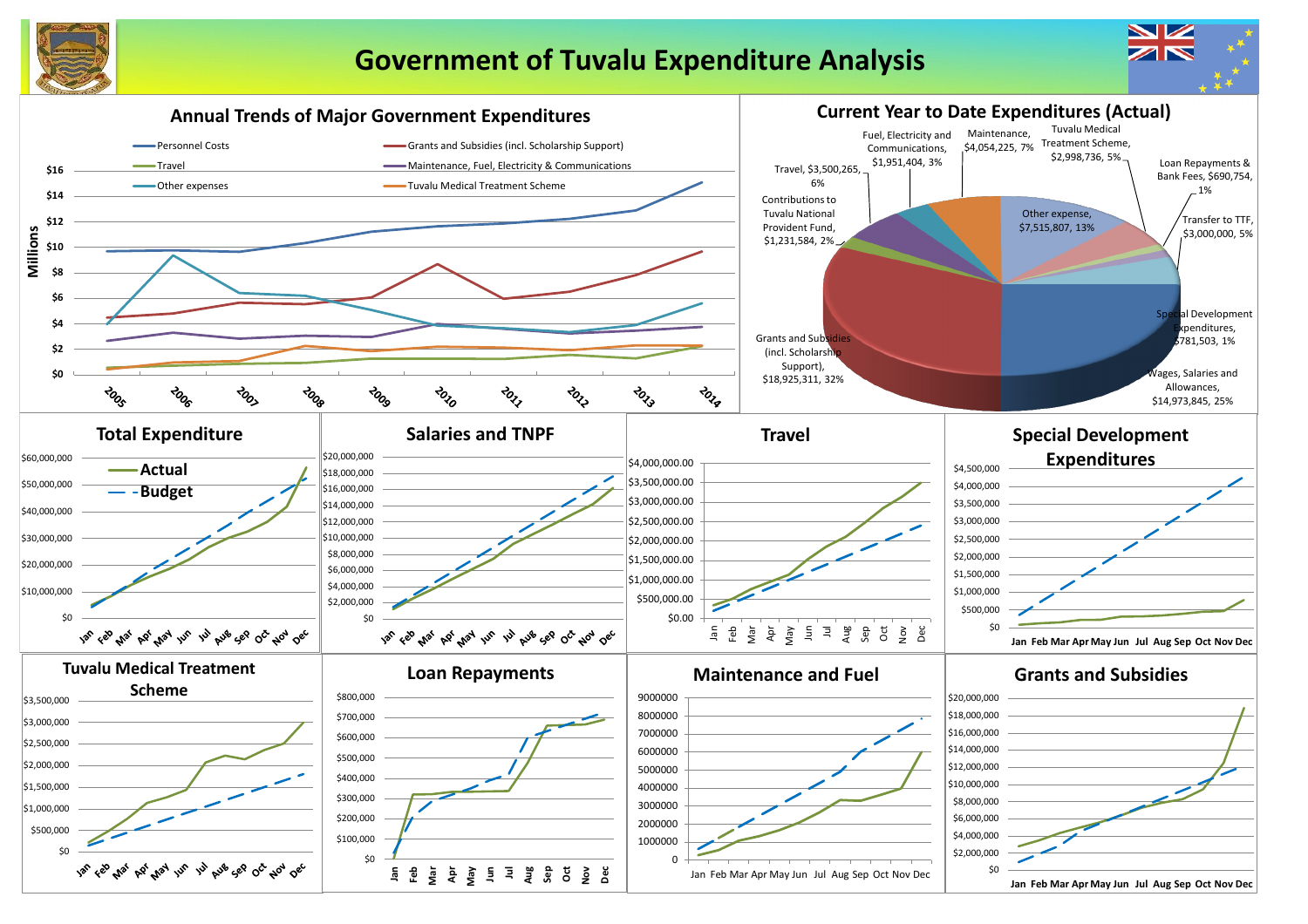### **MONTHLY STATEMENT OF RECEIPTS AND PAYENTS BY NATURE OF EXPENSE FOR THE PERIOD ENDED 31/12/2015**

|                              | August                | September                 | October                   | November              | December                 | <b>Actual+Forecast</b> | 2015 Budget           | Variance                |
|------------------------------|-----------------------|---------------------------|---------------------------|-----------------------|--------------------------|------------------------|-----------------------|-------------------------|
|                              | Actual                | Actual                    | Actual                    | Actual                | Actual                   | <b>Full Year</b>       | <b>Full Year</b>      | Forecast &              |
|                              |                       |                           |                           |                       |                          |                        |                       | <b>Budget</b>           |
|                              |                       |                           |                           |                       |                          |                        |                       |                         |
|                              | 154,800               | 162,092                   | 173,891                   | 161,812               | 270,838                  | 2,062,980              | 1,825,000             | 237,980                 |
| 0                            | $\mathbf 0$           | $\mathbf 0$               | 60,174                    | 220,247               | 14,022                   | 2,960,486              | 2,700,000             | 260,486                 |
| 5                            | 101,021               | 148,574                   | 83,871                    | 168,887               | 84,280                   | 1,338,715              | 1,309,500             | 29,215                  |
| 4                            | 140,689               | 167,137                   | 159,760                   | 212,185               | 168,620                  | 1,839,508              | 2,500,000             | (660, 492)              |
| $\overline{\mathbf{c}}$      | 13,129                | 16,735                    | 5,678                     | 14,284                | 3,934                    | 128,865                | 200,000               | (71, 135)               |
| 0<br>$\overline{\mathbf{0}}$ | 56,287                | 636                       | 1,400                     | 2,901                 | 36,734                   | 331,421                | 240,500               | 90,921                  |
|                              | 465,927               | 495,174                   | 484,775                   | 780,316               | 578,429                  | 8,661,975              | 8,775,000             | (113, 025)              |
| 3                            | (153, 191)            | 904,730                   | 288,079                   | (108, 029)            | 16,980                   | 1,376,914              | 2,003,862             | (626, 948)              |
| 6                            | 54,443                | 10,043                    | 28,769                    | 52,549                | 46,616                   | 424,858                | 351,791               | 73,067                  |
| 9                            | (98, 748)             | 914,773                   | 316,847                   | (55, 480)             | 63,595                   | 1,801,772              | 2,355,653             | (553, 881)              |
|                              |                       |                           |                           |                       |                          |                        |                       |                         |
| 6<br>9                       | 13,112<br>$\mathbf 0$ | 14,032,689<br>$\mathbf 0$ | 2,629,446<br>64,645       | 75,765<br>$\mathbf 0$ | 93,171<br>$\overline{0}$ | 26,498,352<br>507,775  | 17,034,127<br>850,000 | 9,464,224<br>(342, 225) |
| $\mathbf 1$                  | 38,367                | 5,246                     | 40,487                    | 74,905                | 79,852                   | 533,816                | 490,000               | 43,816                  |
| $\mathbf 1$                  | 57,410                | 16,466                    | 31,212                    | 40,076                | 62,465                   | 522,484                | 367,500               | 154,984                 |
| 8                            | $\mathbf 0$           | $\mathbf 0$               | 1,673,092                 | $\mathbf 0$           | 1,628,217                | 7,901,842              | 5,450,000             | 2,451,842               |
| 8                            | 80,817                | 94,727                    | 36,028                    | 44,963                | 62,980                   | 624,661                | 741,240               | (116, 579)              |
| $\frac{9}{2}$                | 21,868                | 46,756                    | 19,683                    | 26,850                | 28,893                   | 290,077                | 485,600               | (195, 524)              |
|                              | 211,574               | 14,195,884                | 4,494,593                 | 262,559               | 1,955,578                | 36,879,007             | 25,418,468            | 11,460,539              |
| 0                            | 0                     | 0                         | $\mathbf 0$               | $\mathbf 0$           | $\overline{0}$           | 3,220,240              | 8,355,000             | (5, 134, 760)           |
| 0                            | 0                     | $\mathbf 0$               | 0                         | 0                     | 0                        | $\bf{0}$               | 1,500,000             | (1,500,000)             |
| 0                            | 2,015,023             | 0                         | 0                         | 0                     | 0                        | 2,015,023              | 1,645,000             | 370,023                 |
| 0                            | $\mathbf 0$           | $\mathbf{0}$              | $\overline{0}$            | 0                     | 0                        | 0                      | 156,000               | (156,000)               |
| 7                            | 10,624                | 29,970                    | 2,770,694                 | (136, 627)            | 23,404                   | 3,005,420              | 0                     | 3,005,420               |
|                              | 2,025,647             | 29,970                    | 2,770,694                 | (136, 627)            | 23,404                   | 8,240,683              | 11,656,000            | (3, 415, 317)           |
| 0                            | $\mathbf 0$           | $\pmb{0}$                 | $\mathbf 0$               | 0                     | 0                        | 4,727,802              | 8,700,000             | (3,972,198)             |
| 9                            | 2,604,400             | 15,635,801                | 8,066,909                 | 850,767               | 2,621,007                | 60,311,238             | 56,905,120            | 3,406,118               |
|                              |                       |                           |                           |                       |                          |                        |                       |                         |
| 4                            | 1,123,669             | 1,122,379                 | 1,182,272                 | 1,114,912             | 1,858,095                | 14,973,845             | 16,456,925            | 1,483,080               |
| 3                            | 94,275                | 95,066                    | 97,420                    | 92,107                | 153,362                  | 1,231,584              | 1,454,083             | 222,499                 |
| 4                            | 243,589               | 360,371                   | 382,154                   | 292,922               | 358,922                  | 3,500,265              | 2,402,523             | (1,097,742)             |
| 9                            | 12,024                | 11,028                    | 13,968                    | 16,096                | 28,552                   | 159,764                | 184,152               | 24,388                  |
| 7                            | 569,572               | (133, 751)                | 251,421                   | 112,036               | 1,756,876                | 4,054,225              | 5,606,246             | 1,552,021               |
| 8                            | 119,165               | 108,588                   | 44,065                    | 218,679               | 2,351,879                | 3,217,312              | 1,062,011             | (2, 155, 302)           |
| 5                            | 13,289                | 29,126                    | 33,106                    | 72,502                | 129,859                  | 923,822                | 1,140,396             | 216,574                 |
| 5                            | 158,180               | 184,767                   | 170,235                   | 252,093               | 647,555                  | 2,888,083<br>867,819   | 3,036,315             | 148,231                 |
| 4<br>0                       | 80,162<br>24,622      | 45,533<br>24,290          | 40,555<br>25,156          | 145,964<br>25,226     | 116,906<br>28,662        | 315,032                | 933,846<br>406,878    | 66,028<br>91,846        |
| 0                            | 162,503               | (86, 335)                 | 215,566                   | 149,128               | 486,589                  | 2,998,736              | 1,804,000             | (1, 194, 736)           |
| 0                            | 17,801                | 31,883                    | 19,046                    | 40,771                | 76,035                   | 1,096,310              | 1,143,125             | 46,815                  |
| O                            | 2,618,850             | 1,792,944                 | 2,474,964                 | 2,532,436             | 7,993,290                | 36,226,796             | 35,630,499            | (596, 297)              |
|                              |                       |                           |                           |                       |                          |                        |                       |                         |
| 6                            | 235,550               | 118,786                   | 512,236                   | 191,169               | 499,683                  | 4,658,141              | 4,669,437             | 11,296                  |
| 5<br>1                       | 92,840<br>0           | 128,771<br>14,072         | 32,819<br>33,623          | 830,923<br>84,523     | 711,477<br>232,638       | 2,852,579<br>440,295   | 2,880,000<br>739,000  | 27,421<br>298,705       |
| 1                            | 218,166               | 116,513                   | 491,205                   | 1,827,426             | 4,967,610                | 9,890,505              | 2,887,855             | (7,002,651)             |
| 0                            | 0                     | 0                         | 42                        | 0                     | 0                        | 293,980                | 0                     | (293, 980)              |
| 4                            | 42,204                | 34,184                    | 68,226                    | 134,654               | 13,828                   | 789,810                | 1,121,324             | 331,514                 |
| 8                            | 588,760               | 412,324                   | 1,138,152                 | 3,068,695             | 6,425,237                | 18,925,311             | 12,297,615            | (6,627,695)             |
|                              |                       |                           |                           |                       |                          |                        |                       |                         |
| 5<br>0                       | 1,747<br>137,001      | 2,529<br>181,378          | 2,709<br>$\boldsymbol{0}$ | 3,447<br>0            | 5,898<br>17,754          | 30,530<br>660,224      | 125,000<br>601,966    | 94,469<br>(58, 258)     |
| 5                            | 138,748               | 183,907                   | 2,709                     | 3,447                 | 23,652                   | 690,754                | 726,966               | 36,212                  |
|                              |                       |                           |                           |                       |                          |                        |                       |                         |
| 0                            | 24,316                | 46,416                    | 60,600                    | 16,221                | 314,482                  | 781,503                | 4,564,377             | 3,782,874               |
| 0                            | 24,316                | 46,416                    | 60,600                    | 16,221                | 314,482                  | 781,503                | 4,564,377             | 3,782,874               |
| 0                            | 0                     | 0                         | 3,000,000                 | $\mathbf 0$           | 0                        | 3,000,000              | 3,000,000             | C                       |
| $\overline{\mathbf{c}}$      | 3,370,675             | 2,435,592                 | 6,676,425                 | 5,620,799             | 14,756,661               | 59,624,363             | 56,219,457            | (3,404,906)             |
|                              | (766, 275)            | 13,200,209                | 1,390,484                 | (4,770,032)           | (12, 135, 654)           | 686,875                | 685,664               | 1,211                   |
| $\overline{7}$               | 26.9                  | 40.1                      | 41.5                      | 36.7                  | 24.6                     |                        |                       |                         |

**Year to Date** Year to Date Year to Date January February March April May June July August September October November December **Actual+Forecast 2015 Budget Variance Actual** Budget & Supplementary Variance Actual Actual Actual Actual Actual Actual Actual Actual Actual Actual Actual Actual **Full Year Full Year RECEIPTS** *Taxation* Income Tax 2,062,980 1,825,000 237,980 157,723 140,709 151,645 154,855 157,566 161,410 215,639 154,800 162,092 173,891 161,812 270,838 2,062,980 1,825,000 237,980 Company Tax 2,700,000 260,486 0 2,442,970 5,740 214,223 0 3,111 0 0 60,174 220,247 14,022 2,960,486 2,700,000 260,486 Tuvalu Consumption Taxes 1,338,715 1,309,500 29,215 73,623 92,868 62,796 130,562 100,262 81,694 210,275 101,021 148,574 83,871 168,887 84,280 1,338,715 1,309,500 29,215 Import Duty & Excise 1,839,508 2,500,000 (660,492) 116,951 135,325 117,538 174,741 107,428 129,059 210,074 140,689 167,137 159,760 212,185 168,620 1,839,508 2,500,000 (660,492) Import Levy 128,865 200,000 (71,135) 13,996 26,029 9,111 11,644 16,327 (18,506) 16,502 13,129 16,735 5,678 14,284 3,934 128,865 200,000 (71,135) Other Taxes 331,421 240,500 90,921 5,590 520 50,436 2,600 100,446 59,031 14,840 56,287 636 1,400 2,901 36,734 331,421 240,500 90,921 8,661,975 8,775,000 (113,025)| 367,883 2,838,422 397,266 688,625 482,029 415,800 667,330 465,927 495,174 484,775 780,316 578,429| 8,661,975 8,775,000 (113,025) *Interest, Dividends and Rent* Interest and Dividends 2,003,862 (725,305)| 0 349,935 43,988 49,178 103,274 (246,253) 128,223 (153,191) 904,730 288,079 (108,029) 16,980| 1,376,914 2,003,862 (626,948) Lease, rent and hire 424,858 35,791 73,067 35,952 18,819 44,471 32,501 25,788 35,610 39,296 54,443 10,043 28,769 52,549 46,616 424,858 351,791 73,067 1,703,415 2,355,653 (652,237)| 35,952 368,754 88,459 81,679 129,062 (210,642) 167,519 (98,748) 914,773 316,847 (55,480) 63,595| 1,801,772 2,355,653 (553,881) *Other Government Charges* Fisheries Licenses 26,498,352 17,034,127 9,464,224 3,285,770 451,191 809,901 694,449 595,447 3,180,495 636,916 13,112 14,032,689 2,629,446 75,765 93,171 26,498,352 17,034,127 9,464,224 Vessel Registrations 507,775 850,000 (342,225) 0 0 0 261,810 0 0 181,319 0 0 64,645 0 0 507,775 850,000 (342,225) Marine Services (Nivaga II & Manu Folau)  $\begin{array}{|l} \hline \end{array}$  533,816 490,000 43,816 61,594 41,033 22,188 53,836 30,537 45,610 40,16 Stevedoring and Wharfage 1982, 1992, 1993, 1994, 1994, 1994, 1994, 1995, 1996, 1996, 1997, 1997, 1997, 1997, 1997, 1997, 1997, 1997, 1997, 1997, 1997, 1997, 1997, 1998, 1998, 1998, 1998, 1998, 1998, 1998, 1998, 1998, 1998, .TV 7,901,842 5,450,000 2,451,842 1,460,721 0 0 1,548,344 0 0 1,591,468 0 0 1,673,092 0 1,628,217 7,901,842 5,450,000 2,451,842 Provision of Goods and Services 624,661 741,240 (116,579) 17,881 19,130 49,479 34,441 39,063 33,255 111,898 80,817 94,727 36,028 44,963 62,980 624,661 741,240 (116,579) Other Charges 290,077 199,0077 485,600 (195,524) (166) 46,953 18,516 20,742 13,759 29,723 16,499 21,868 46,756 19,683 26,850 28,893 290,077 485,600 (195,524) 36,879,007 25,418,468 11,460,539| 4,850,487 566,259 917,401 2,663,248 711,857 3,345,925 2,703,642 211,574 14,195,884 4,494,593 262,559 1,955,578| 36,879,007 25,418,468 11,460,539 *External Assistance and Grants* ROC 3,220,240 8,355,000 (5,134,760) 0 0 0 0 3,220,240 0 0 0 0 0 0 0 3,220,240 8,355,000 (5,134,760) AusAID (CIF) 0 1,500,000 (1,500,000) 0 0 0 0 0 0 0 0 0 0 0 0 0 1,500,000 (1,500,000) World Bank, IMF, ADB 2,015,023 1,645,000 370,023 0 0 0 0 0 0 0 2,015,023 0 0 0 0 2,015,023 1,645,000 370,023 PDF 0 156,000 (156,000) 0 0 0 0 0 0 0 0 0 0 0 0 0 156,000 (156,000) Other Donors 2,510,045 0 2,510,045 2,499 13,578 261,247 (220,505) 2,748 100 247,687 10,624 29,970 2,770,694 (136,627) 23,404 3,005,420 0 3,005,420 7,745,308 11,656,000 (3,910,692)| 2,499 13,578 261,247 (220,505) 3,222,988 100 247,687 2,025,647 29,970 2,770,694 (136,627) 23,404| 8,240,683 11,656,000 (3,415,317) TTF Distribution to CIF 4,727,802 8,700,000 (3,972,198) 4,727,802 0 0 0 0 0 0 0 0 0 0 0 4,727,802 8,700,000 (3,972,198) Total Receipts **1988** 1989, 1999, 1999, 1999, 1999, 1999, 1999, 1999, 1999, 1999, 1999, 1999, 1999, 1999, 1999, 1999, 1999, 1999, 1999, 1999, 1999, 1999, 1999, 1999, 1999, 1999, 1999, 1999, 1999, 1999, 1999, 1999, 1999, 19 **PAYMENTS** *Operations* Wages, Salaries, and Employee Benefits | 14,973,845 15,786,575 812,730 1,139,539 1,224,063 1,099,353 1,157,291 1,126,588 1,131,900 1,693,78 Contributions to Tuvalu National Provident Fund | 1,231,584 1,400,969 169,385 88,119 99,877 90,753 94,891 93,274 88,127 144,31 Travel 3,500,265 3,806,565 306,300 346,528 160,352 256,613 185,157 183,057 398,397 332,204 243,589 360,371 382,154 292,922 358,922 3,500,265 2,402,523 (1,097,742) Telephone and Internet 159,764 186,121 26,357 14,391 12,272 16,147 9,518 *9,*854 7,519 11,028 13,968 16,096 28,552 159,764 184,152 24,388 Maintenance 4,054,225 4,982,032 927,807 101,616 145,860 340,285 122,230 189,824 165,080 433,177 569,572 (133,751) 251,421 112,036 1,756,876 4,054,225 5,606,246 1,552,021 Advertising and Provisions 3,217,312 4,069,795 852,483 14,564 46,080 56,666 32,359 124,906 20,544 79,818 119,165 108,588 44,065 218,679 2,351,879 3,217,312 1,062,011 (2,155,302) Fuel and Oil 923,822 983,727 59,905 126,912 73,858 108,054 42,684 49,595 131,772 113,065 13,289 29,126 33,106 72,502 129,859 923,822 1,140,396 216,574 Supplies and Equipment 2012 12,888,083 3,357,791 469,707 62,419 146,059 279,946 240,885 179,589 357,971 208,385 158,180 184,767 170,235 252,093 647,555 2,888,083 3,036,315 148,231 Electricity 867,819 963,481 95,662 25,148 43,353 66,630 75,166 86,288 122,660 19,454 80,162 45,533 40,555 145,964 116,906 867,819 933,846 66,028 Senior Citizen Scheme / Pension 315,032 818,478 503,446 23,380 24,360 40,978 23,660 25,932 25,246 23,520 24,622 24,290 25,156 25,226 28,662 315,032 406,878 91,846 TMTS (Tuvalu Medical Treatment Scheme) 2,998,736 3,035,307 36,571 216,732 260,742 295,051 364,203 128,195 174,200 632,160 162,503 (86,335) 215,566 149,128 486,589 2,998,736 1,804,000 (1,194,736) Land & Property Rent 1,096,310 1,157,821 61,511| 34,926 598,153 138,265 33,091 1,760 41,690 1,801 31,883 19,046 40,771 76,035| 1,096,310 1,143,125 46,815 36,226,796 40,548,661 4,321,865| 2,194,274 2,288,766 3,248,629 2,486,308 2,228,733 2,638,511 3,729,090 2,618,850 1,792,944 2,474,964 2,532,436 7,993,290| 36,226,796 35,630,499 (596,297) *Grants and Subsidies* Grants and Subsidies 4,658,141 4,738,640 80,499| 1,673,706 182,785 362,347 164,627 264,576 261,320 191,356 235,550 118,786 512,236 191,169 499,683| 4,658,141 4,669,437 11,296 Outer Island Projects (SDE) 2,852,579 2,880,000 27,421 644,780 35,379 85,216 1,651 157,317 1,370 130,035 92,840 128,771 32,819 830,923 711,477 2,852,579 2,880,000 27,421 Other SDEs 440,295 450,362 10,067| (8,184) 0 12,814 3,827 4,071 0 62,911 0 14,072 33,623 84,523 232,638| 440,295 739,000 298,705 Scholarships and Support 19,890,505 10,231,816 341,311 261,959 396,535 365,842 359,636 181,791 205,622 498,201 218,166 116,513 491,205 1,827,426 4,967,610 9,890,505 2,887,855 (7,002,651) Contribution to Japan Grant Counterpart Fund 293,980 293,980 0 0 0 0 0 0 293,938 0 0 0 42 0 0 293,980 0 (293,980) Overseas Contributions 861,151 71,341| 227,967 75,512 23,553 119,957 16,000 20,670 13,054 42,204 34,184 68,226 134,654 13,828| 789,810 1,121,324 331,514 18,925,311 19,455,949 530,639| 2,800,228 690,211 849,772 649,698 623,756 782,919 895,558 588,760 412,324 1,138,152 3,068,695 6,425,237| 18,925,311 12,297,615 (6,627,695) *Loans and Interest* Interest and Bank Charges 1986 1996, 100 176,726 175,726 145,196 2,505 2,737 1,822 1,822 1,307 1,529 2,365 1,747 2,529 2,709 3,447 5,898 30,530 125,000 94,469 Loan Repayment 660,224 683,958 23,735 0 8,568 0 0 0 137,001 181,378 0 0 17,754 660,224 601,966 (58,258) 690,754 859,685 168,931| 2,505 318,260 1,935 10,390 1,307 1,529 2,365 138,748 183,907 2,709 3,447 23,652| 690,754 726,966 36,212 *Capital Expenditures* Purchase/construction of assets 781,503 1,157,723 376,220 77,413 46,111 22,259 70,044 5,488 88,132 10,020 24,316 46,416 60,600 16,221 314,482 781,503 4,564,377 3,782,874 781,503 1,157,723 376,220| 77,413 46,111 22,259 70,044 5,488 88,132 10,020 24,316 46,416 60,600 16,221 314,482| 781,503 4,564,377 3,782,874 **Transfer to TTF** 3,000,000 3,000,000 0 0 0 0 0 0 0 0 0 0 3,000,000 0 0 3,000,000 3,000,000 0 **Total Payments 59,624,363 65,022,017 5,397,654 5,074,421 3,343,347 4,122,596 3,216,441 2,859,285 3,511,091 4,637,032 3,370,675 2,435,592 6,676,425 5,620,799 14,756,661 59,624,363 56,219,457 (3,404,906)** NET SURPLUS / (DEFICIT) 33,144 (8,116,897) 8,210,041 4,910,201 443,665 (2,458,222) (3,394) 1,686,653 40,092 (850,852 **FORECAST CASH POSITION \$M 24.6 28.8 29.3 26.8 26.8 28.5 28.5 27.7 26.9 40.1 41.5 36.7 24.6** Consolidated Investment Fund 25,612,243

General Current Account  $-1,002,408$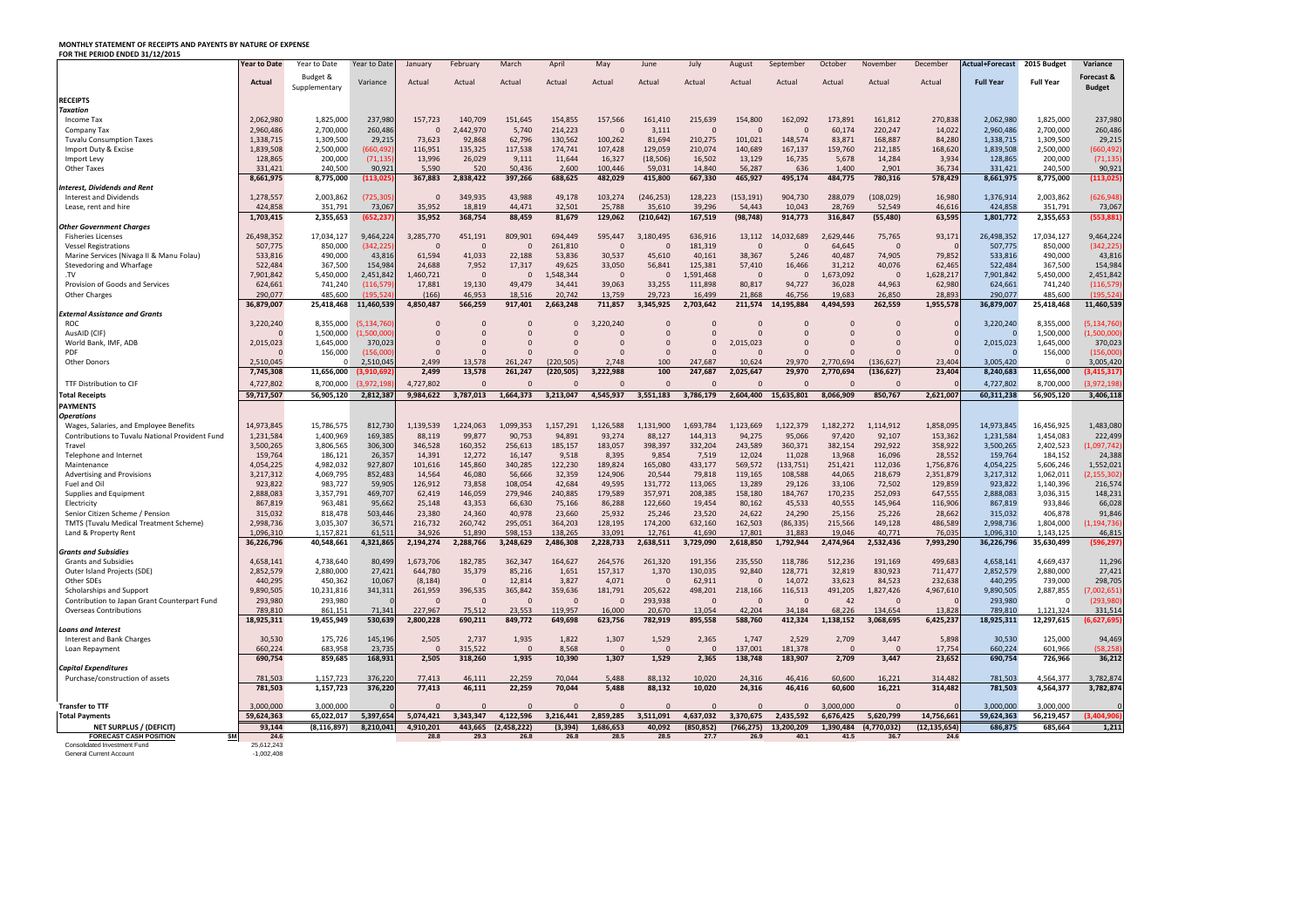| Purchase/construction of assets | 781,503                | 1,157,723              | 376,220   | 4,564,377              |
|---------------------------------|------------------------|------------------------|-----------|------------------------|
|                                 | 781,503                | 1,157,723              | 376,220   | 4,564,377              |
| <b>Transfer to TTF</b>          | 3,000,000<br>3,000,000 | 3,000,000<br>3,000,000 |           | 3,000,000<br>3,000,000 |
| <b>Total Payments</b>           | 59,624,363             | 65,022,017             | 5,397,654 | 56,219,457             |
| NET SURPLUS / (DEFECIT)         | 93,144                 | (8, 116, 897)          | 8,210,041 | 685,664                |

|                                                                          | <b>Year to Date</b>  |            | <b>Year to Date</b>   |            | <b>Year to Date</b> |             | 2015           |            |
|--------------------------------------------------------------------------|----------------------|------------|-----------------------|------------|---------------------|-------------|----------------|------------|
|                                                                          | Actual               |            | <b>Budget</b>         |            | Variance            |             | <b>Budget</b>  |            |
| <b>RECEIPTS</b>                                                          |                      |            |                       |            |                     |             |                |            |
| <b>Taxation</b>                                                          |                      |            |                       |            |                     |             |                |            |
| Income Tax                                                               | 2,062,980            |            | 1,825,000             |            | 237,980             |             | 1,825,000      |            |
| Company Tax                                                              | 2,960,486            |            | 2,700,000             |            | 260,486             |             | 2,700,000      |            |
| <b>Tuvalu Consumption Tax</b>                                            | 1,338,715            |            | 1,309,500             |            | 29,215              |             | 1,309,500      |            |
| Import Duty & Excise                                                     | 1,839,508            |            | 2,500,000             |            | (660, 492)          |             | 2,500,000      |            |
| Import Levy                                                              | 128,865              |            | 200,000               |            | (71, 135)           |             | 200,000        |            |
| <b>Other Taxes</b>                                                       | 331,421              |            | 240,500               |            | 90,921              |             | 240,500        |            |
|                                                                          |                      | 8,661,975  |                       | 8,775,000  |                     | (113, 025)  |                | 8,775,000  |
| <b>Interest, Dividends and Rent</b>                                      |                      |            |                       |            |                     |             |                |            |
| <b>Interest and Dividends</b>                                            | 1,278,557            |            | 2,003,862             |            | (725, 305)          |             | 2,003,862      |            |
| Lease, rent and hire                                                     | 424,858              |            | 351,791               |            | 73,067              |             | 351,791        |            |
|                                                                          |                      | 1,703,415  |                       | 2,355,653  |                     | (652, 237)  |                | 2,355,653  |
| <b>Other Government Charges</b><br><b>Fisheries Licenses</b>             | 26,498,352           |            |                       |            | 9,464,224           |             | 17,034,127     |            |
| <b>Vessel Registrations</b>                                              | 507,775              |            | 17,034,127<br>850,000 |            | (342, 225)          |             | 850,000        |            |
| Marine Services (Nivaga II & Manu Folau)                                 | 533,816              |            | 490,000               |            | 43,816              |             | 490,000        |            |
| Stevedoring and Wharfage                                                 | 522,484              |            | 367,500               |            | 154,984             |             | 367,500        |            |
| .TV                                                                      | 7,901,842            |            | 5,450,000             |            | 2,451,842           |             | 5,450,000      |            |
| Provision of Goods and Services                                          | 624,661              |            | 741,240               |            | (116, 579)          |             | 741,240        |            |
| <b>Other Charges</b>                                                     | 290,077              |            | 485,600               |            | (195, 524)          |             | 485,600        |            |
|                                                                          |                      | 36,879,007 |                       | 25,418,468 |                     | 11,460,539  |                | 25,418,468 |
| <b>External Assistance and Grants</b>                                    |                      |            |                       |            |                     |             |                |            |
| <b>ROC</b>                                                               | 3,220,240            |            | 8,355,000             |            | (5, 134, 760)       |             | 8,355,000      |            |
| AusAID (CIF)                                                             | 0                    |            | 1,500,000             |            | (1,500,000)         |             | 1,500,000      |            |
| World Bank, IMF, ADB                                                     | 2,015,023            |            | 1,645,000             |            | 370,023             |             | 1,645,000      |            |
| <b>PDF</b>                                                               | 0                    |            | 156,000               |            | (156,000)           |             | 156,000        |            |
| <b>Other Donors</b>                                                      | 2,510,045            |            | 0                     |            | 2,510,045           |             | 0              |            |
|                                                                          |                      | 7,745,308  |                       | 11,656,000 |                     | (3,910,692) |                | 11,656,000 |
|                                                                          |                      |            |                       |            |                     |             |                |            |
|                                                                          |                      |            |                       |            |                     |             |                |            |
| TTF Distribution to CIF                                                  | 4,727,802            |            | 8,700,000             |            | (3,972,198)         |             | 8,700,000      |            |
|                                                                          |                      | 4,727,802  |                       | 8,700,000  |                     | (3,972,198) |                | 8,700,000  |
| <b>Total Receipts</b>                                                    |                      | 59,717,507 |                       | 56,905,120 |                     | 2,812,387   |                | 56,905,120 |
| <b>PAYMENTS</b>                                                          |                      |            |                       |            |                     |             |                |            |
| <b>Operations</b>                                                        |                      |            |                       |            |                     |             |                |            |
| Wages, Salaries, and Employee Benefits                                   | 14,973,845           |            | 15,786,575            |            | 812,730             |             | 16,456,925     |            |
| <b>Contributions to Tuvalu National Provident Fund</b>                   | 1,231,584            |            | 1,400,969             |            | 169,385             |             | 1,454,083      |            |
| Travel                                                                   | 3,500,265            |            | 3,806,565             |            | 306,300             |             | 2,402,523      |            |
| Telephone and Internet                                                   | 159,764              |            | 186,121               |            | 26,357              |             | 184,152        |            |
| Maintenance                                                              | 4,054,225            |            | 4,982,032             |            | 927,807             |             | 5,606,246      |            |
| <b>Advertising and Provisions</b>                                        | 3,217,312            |            | 4,069,795             |            | 852,483             |             | 1,062,011      |            |
| Fuel and Oil                                                             | 923,822              |            | 983,727               |            | 59,905              |             | 1,140,396      |            |
| Supplies and Equipment                                                   | 2,888,083            |            | 3,357,791             |            | 469,707             |             | 3,036,315      |            |
| Electricity                                                              | 867,819              |            | 963,481               |            | 95,662              |             | 933,846        |            |
| Senior Citizen Scheme / Pension                                          | 315,032              |            | 818,478               |            | 503,446             |             | 406,878        |            |
| <b>TMTS (Tuvalu Medical Treatment Scheme)</b>                            | 2,998,736            |            | 3,035,307             |            | 36,571              |             | 1,804,000      |            |
| Land & Property Rent                                                     | 1,096,310            |            | 1,157,821             |            | 61,511              |             | 1,143,125      |            |
|                                                                          |                      | 36,226,796 |                       | 40,548,661 |                     | 4,321,865   |                | 35,630,499 |
| <b>Grants and Subsidies</b>                                              |                      |            |                       |            |                     |             |                |            |
| <b>Grants and Subsidies</b>                                              | 4,658,141            |            | 4,738,640             |            | 80,499              |             | 4,669,437      |            |
| Outer Island Projects (SDE)<br>Other SDEs                                | 2,852,579            |            | 2,880,000             |            | 27,421              |             | 2,880,000      |            |
|                                                                          | 440,295              |            | 450,362               |            | 10,067              |             | 739,000        |            |
| Scholarships and Support<br>Contribution to Japan Grant Counterpart Fund | 9,890,505<br>293,980 |            | 10,231,816<br>293,980 |            | 341,311<br>$\Omega$ |             | 2,887,855<br>0 |            |
| <b>Overseas Contributions</b>                                            | 789,810              |            | 861,151               |            |                     |             |                |            |
|                                                                          |                      | 18,925,311 |                       | 19,455,949 | 71,341              | 530,639     | 1,121,324      | 12,297,615 |
| <b>Loans and Interest</b>                                                |                      |            |                       |            |                     |             |                |            |
| Interest and Bank Charges                                                | 30,530               |            | 175,726               |            | 145,196             |             | 125,000        |            |
| Loan Repayment                                                           | 660,224              |            | 683,958               |            | 23,735              |             | 601,966        |            |
|                                                                          |                      | 690,754    |                       | 859,685    |                     | 168,931     |                | 726,966    |

## **MONTHLY STATEMENT OF RECEIPTS AND PAYENTS BY NATURE OF EXPENSE FOR THE PERIOD ENDED 31/12/2015**